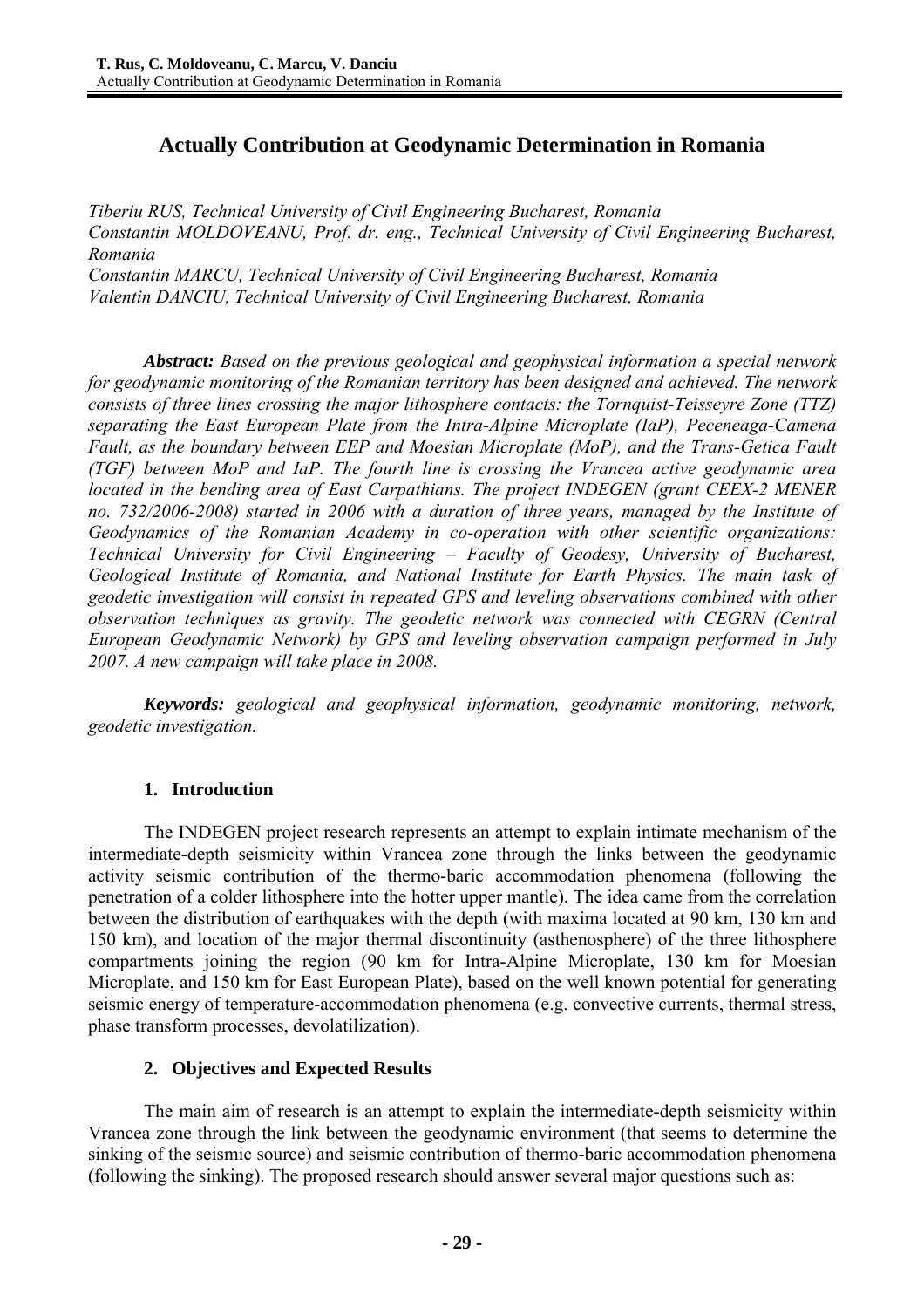*Are there temperature-accommodation phenomena able to generate the observed seismicity in Vrancea zone?* 

- 1. What is the critical mass of lithosphere that should be exposed to higher temperature by sinking into the mantle?
- 2. What is the speed limit of sinking in order to avoid gradual heating without (or with minor) associated seismic phenomena?
- 3. Is there any correlation between the sinking of seismic zone and horizontal lithosphere dynamics?
- 4. Could we monitor in almost real-time geodynamics in the area, and consequently, the induced seismicity?

## *Measurable objectives to be achieved are:*

A new model for the tectonic and geodynamic framework of Vrancea active seismic zone:

- 1. Geothermal models providing constraints to each scenario of geodynamic evolution;
- 2. Research on the amount of the seismicity generated by the temperature accommodation phenomena;
- 3. A model for the lithosphere structure of the seismic zone (geometry, rheology, temperature distribution);
- 4. Quasi real-time monitoring of the lithosphere dynamics within Vrancea zone in order to build up an integrated seismic-geodynamic model (including relationships between geodynamics-thermodynamics-seismicity);
- 5. Considerations on seismic hazard evaluation within new circumstances;
- 6. Providing means for increasing public awareness on the seismic hazard: providing support for policy-makers involved in civil protection for appropriate management to mitigate risk related to the Vrancea seismicity;
- 7. Developing a pool of highly qualified Romanian scientists in the related field.

## *Expected results of the research are:*

- 1. improved model for geodynamic evolution of the East Carpathians region;
- 2. model simulating the lithosphere structure within active seismic zone based on geophysical data interpretation;
- 3. study on the seismicity generated by temperature accommodation phenomena with qualitative and quantitative evaluations on the volumes of lithosphere and sinking speed able to generate significant earthquakes in Vrancea;
- 4. a complex seismic-geodynamic model of the intermediate seismicity in Vrancea zone through the integration of geodynamic, thermodynamic and focal mechanism elements.

## **3. Geodetic Activities within the Indegen Project**

Phase II of the project for UTCB (Technical University of Civil Engineering) was dedicated to the *"Design and realization of the geodetic observations in the geodetic monitor network"*. The activities were performed quite well and the main objective of the phase was achieved in good conditions – the realization of the first geodetic observations campaign ("zero" epoch) in the geodetic monitor network (Fig.1).

According to the project objectives, UTCB will support three main research approaches:

 (i) *determination of crust deformation of the tectonic and geodynamic framework through regional GPS observations* (observations will be made yearly in 2007 and 2008) on the pillars of the network for geodynamic monitoring; (ii) *determination of the crust deformations, as precursory/post-seismic factor through the high accuracy repeated geometric leveling* on the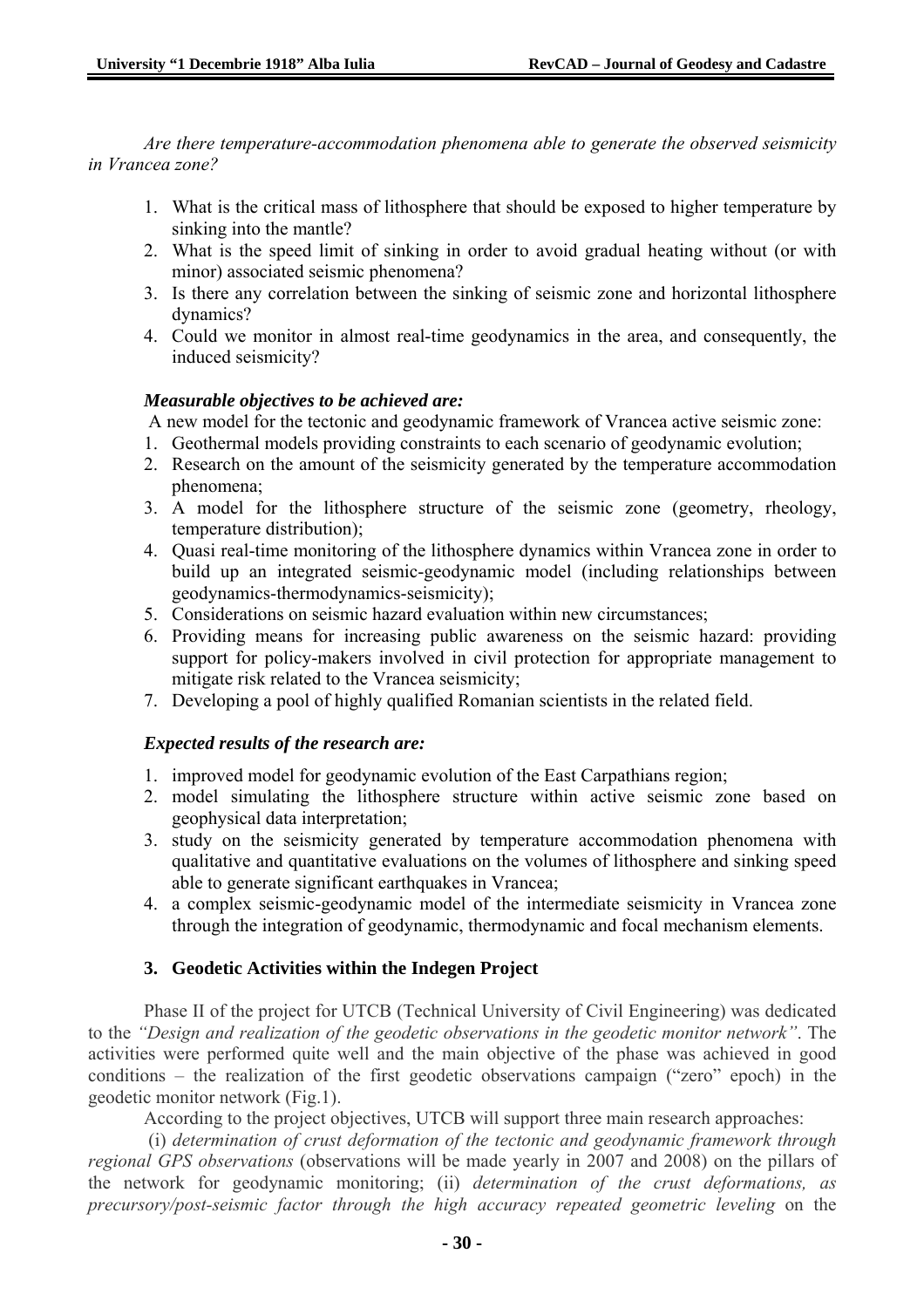infrastructure of the geodynamic polygon no. 1 (Tulnici-Valea Sării-Vrâncioaia); (iii) *monitoring of horizontal crust deformations along active faults*: the action is aimed at revealing the eventual relative displacements of the fault flanks in connection with lithosphere sinking.

The activities were performed by scientists from UTCB and students from the 4th semester of the Faculty of Geodesy. The following activities included:

- design of geodetic observations for vertical crustal movements determination in Tulnici geodynamic (no.1) polygon (Fig.2);
- design of leveling observations for the closed leveling network including more than 40 km of double leveling; observations were performed with high accurate leveling instruments (Karl Zeiss Ni007 and Leica DNA03) and accessories (Fig.3 and Fig.4);each leveling line was observed forward and backward by invar stafs and barcode stafs;
- the time interval for leveling observations was at the same epoch with the satellite observations; all data were archived both in analogue (field sheets) and digital format;



Fig.1 Geodetic monitor network (four traverses – red squares and geodynamic micropolygon – blue ellipse)

- students of the 2nd study year from Faculty of Geodesy contributed to the realization of the leveling observations, the campaign interval being coincident with students' training time (after summer semester);
- satellite observations from the geodetic network were designed for the 4 traverses (Dobrogea, Oltenia-Transilvania, Transilvania-Moldova, Moldova-Dobrogea) – 22 pillars and micro-traverse Vrancea (geodynamic micropolygon Tulnici) – 4 pillars; 7 field teams were organized for observations and travelled each more than 2000 km during the satellite observation campaign;
- UTCB had at disposal geodetic GPS receivers with 2 frequencies and performant antennas; the centering was realized with devices special designed and made for that purpose before the observation campaign; each pillar was observed continuously for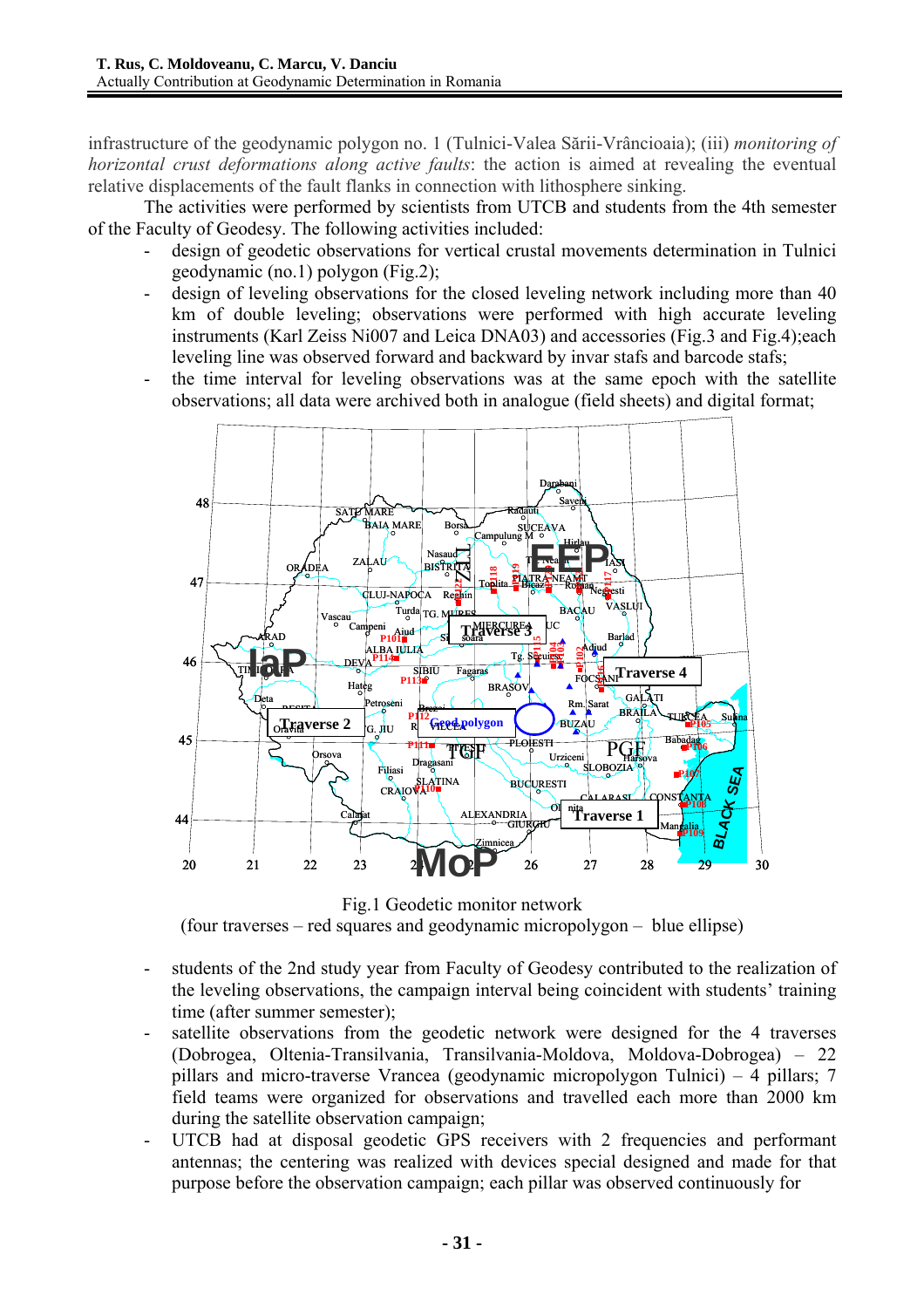- 24 hours and data recording interval was 30 s; more than 10 cars were necessary for the field transport of the teams if we take into account the great network area and the necessity for the sincronization of the satellite observation sessions;



Fig.2 Geodynamic micropolygon Tulnici-Valea Sării-Vrâncioaia





Fig.3 Classical leveling instruments (Ni007) and tripod



Fig.4 Modern electronic leveling instruments (Leica DNA03)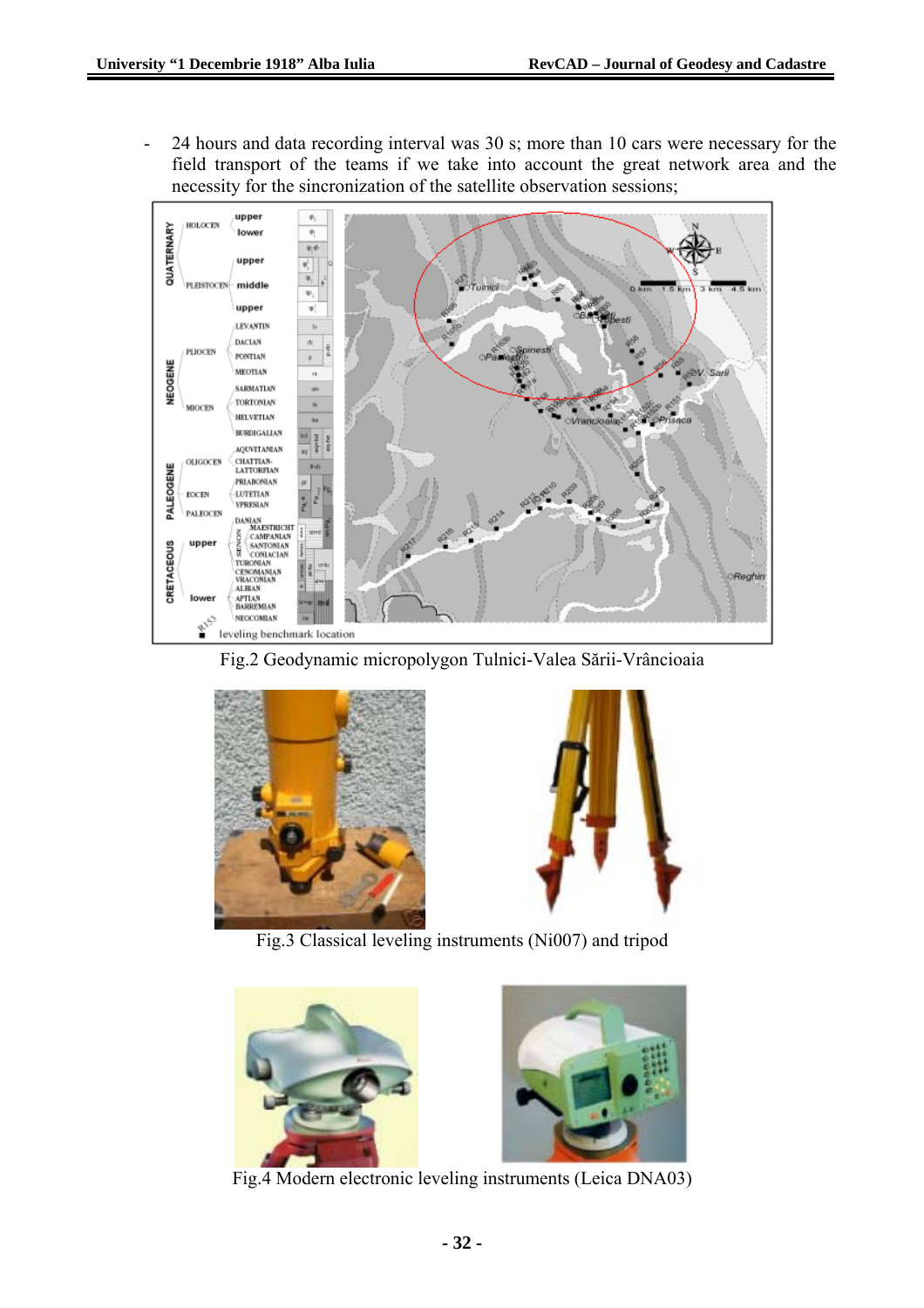- GPS geodetic network includes one permanent station (Constanta) with the possibility to include more, if we consider that some sites from Romanian GNSS permanent stations are proper for geodynamic investigations;
- All GPS data were collected into the receivers and transferred in digital format to CD/DVD's;



Fig.5 GPS equipments prepared for night applicities prepared for might<br>Fig.6 Pillar identification mark<br>observations







Fig. 7 Satellite observation equipments (GPS Trimble 4000 SSE, car and tenth)





Fig.10 Forced centering system of the antenna Fig.11 Upper view of the GPS antenna



Fig.8 GPS receiver front panel view Fig.9 Site panorama (Băbeni, Vâlcea)

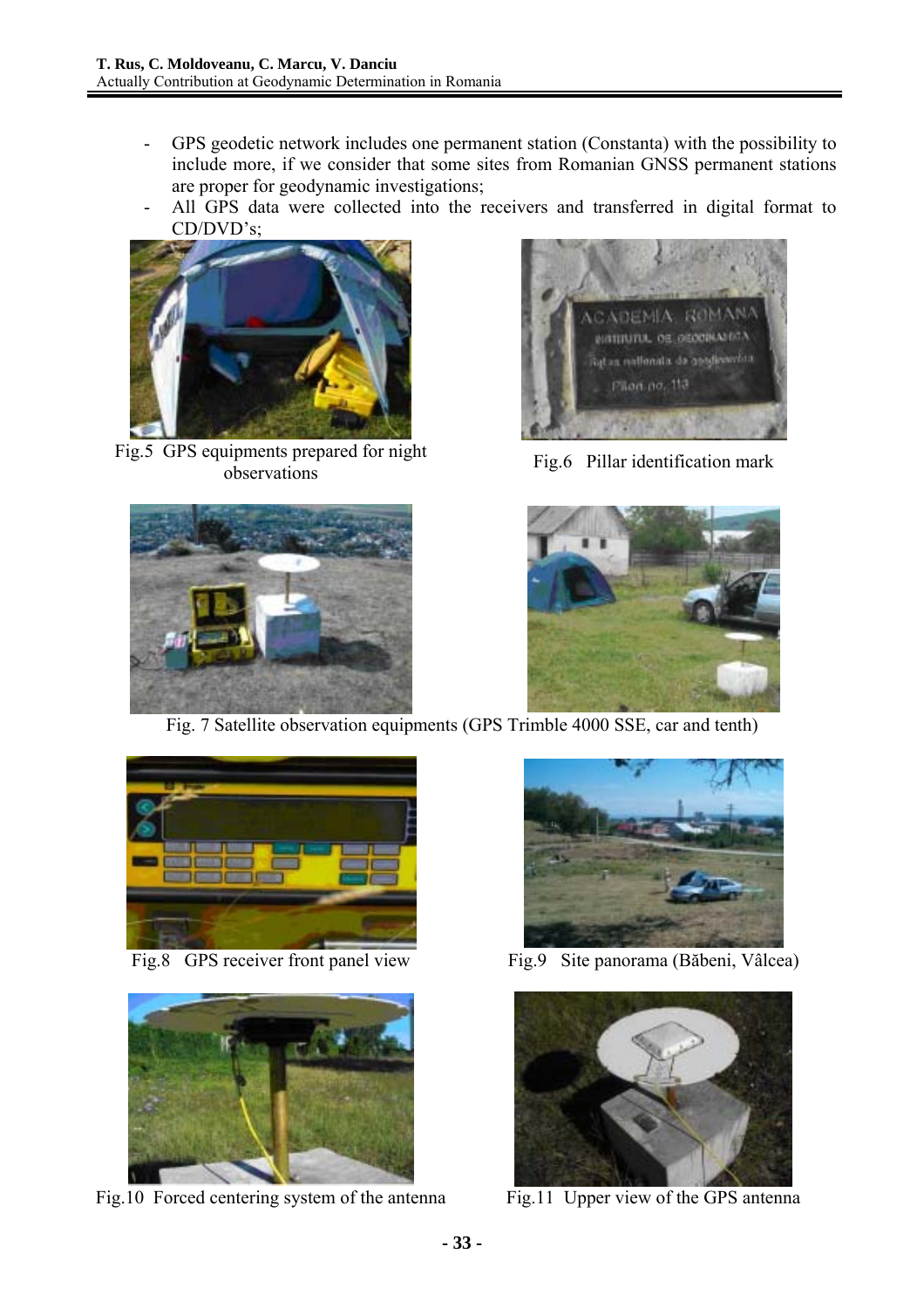- A theoretical study was also realized about the height systems available in Romania and in Europe in order to make clear few aspects concerning the proper systems to be used for geodynamic investigations and the practical methods of implementation;
- It was recommended the realization of gravity observations on the levelling markers or the determination of the precise heights of the gravity markers, and the posibillity for data adjustment including the gravity field corrections;
- Site descriptions were checked and corrected when necessary for all the ground markers; it was observed that presently not all vandalism acts can be avoid; together with IG-AR (Insitute of Geodynamics – Romanian Academy) partner, protection actions were established including building of "twin" markers for the special situations (when the existing markers could be destroyed due to motorway modernizations, new buildings closed to the pillars et al.);



Fig.12 GPS network vectors after observations campaign 2007

## **4. Preliminary Results of GPS Campaign**

After first INEDEGEN observation campaign 2007, data collected started to be processed and presently still going on. GPS data processed in preliminary phase indicated good accuracies. Data collected at 30s for 24 hours sessions will be processed with scientific processing software and specific processing options as: elevation mask 10(5)o, IGS precise orbits, fixed ambiguities, no a priori troposphere model, elevation dependent weighting + dry Niell mapping function, ITRF2000 datum etc. The centering error (planimetry and height) less than 1mm it is possible with the special antenna adapters for forced centering.

Preliminary results were obtained and the rms for coordinates are horizontal less than 5mm and vertical around 10mm (Figs.13,14). Baselines lengths are from about 10km (Vrancea traverse) up to 350 km. Permanent stations suitable for geodynamic investigations from the Romanian GNSS permanent network (i.e. Bucharest, Constanta, Focsani et al.) will be included in the network and the baseline maximum length will decrease. We can mention that all the GPS equipments are of the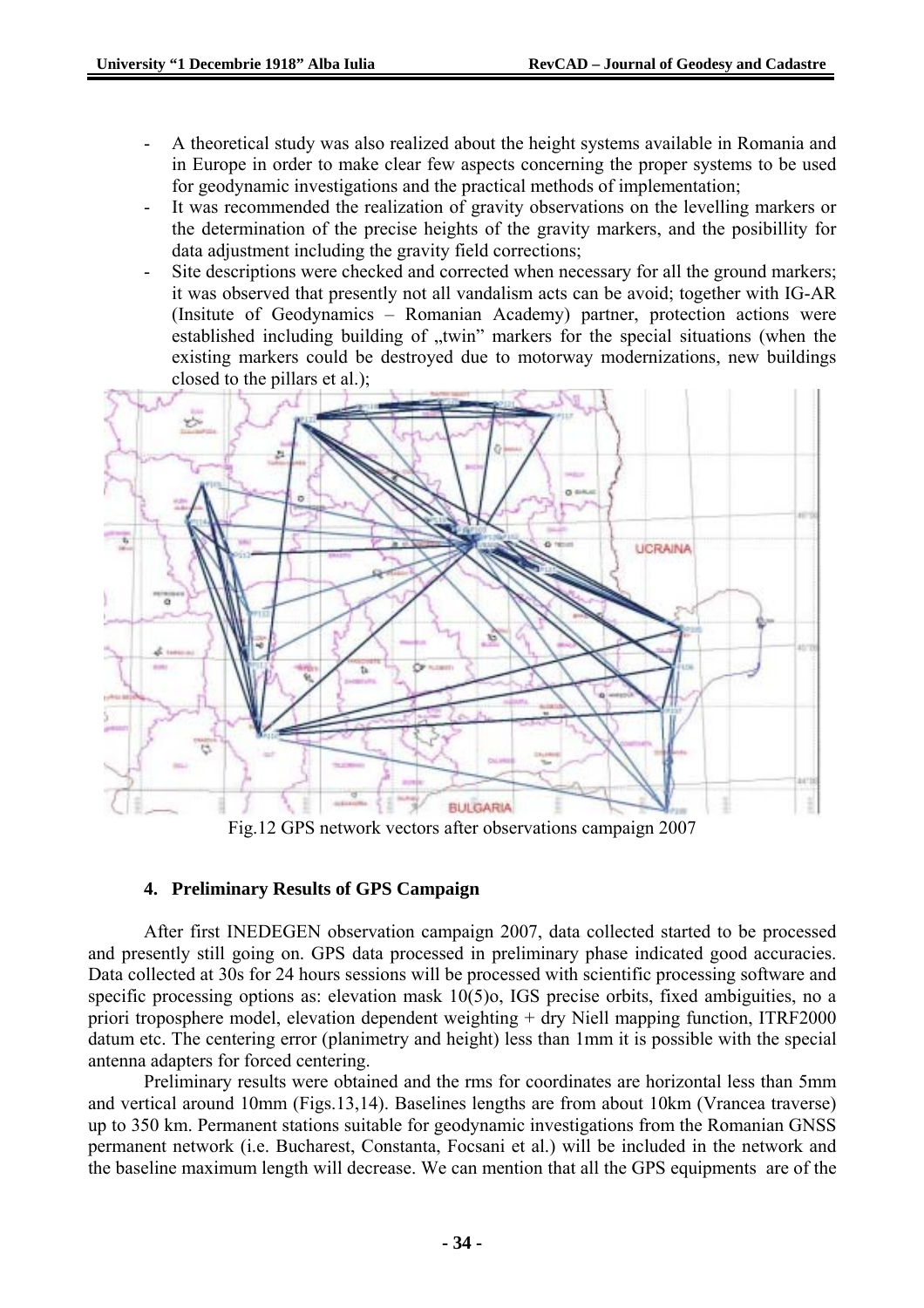same type (receivers and antennas) and this could be helpful for a reliable data processing and results.

Leveling data from the geodynamic poligon are still under processing. The leveling instruments used in the campaign have the accuracies of 0.4-0.7 mm/km and are suitable for geodynamic height movements.



Fig.13 GPS geodynamic network and baseline errors (ellipses and bars)



Fig.14 GPS geodynamic network and coordinates errors (ellipses and bars)